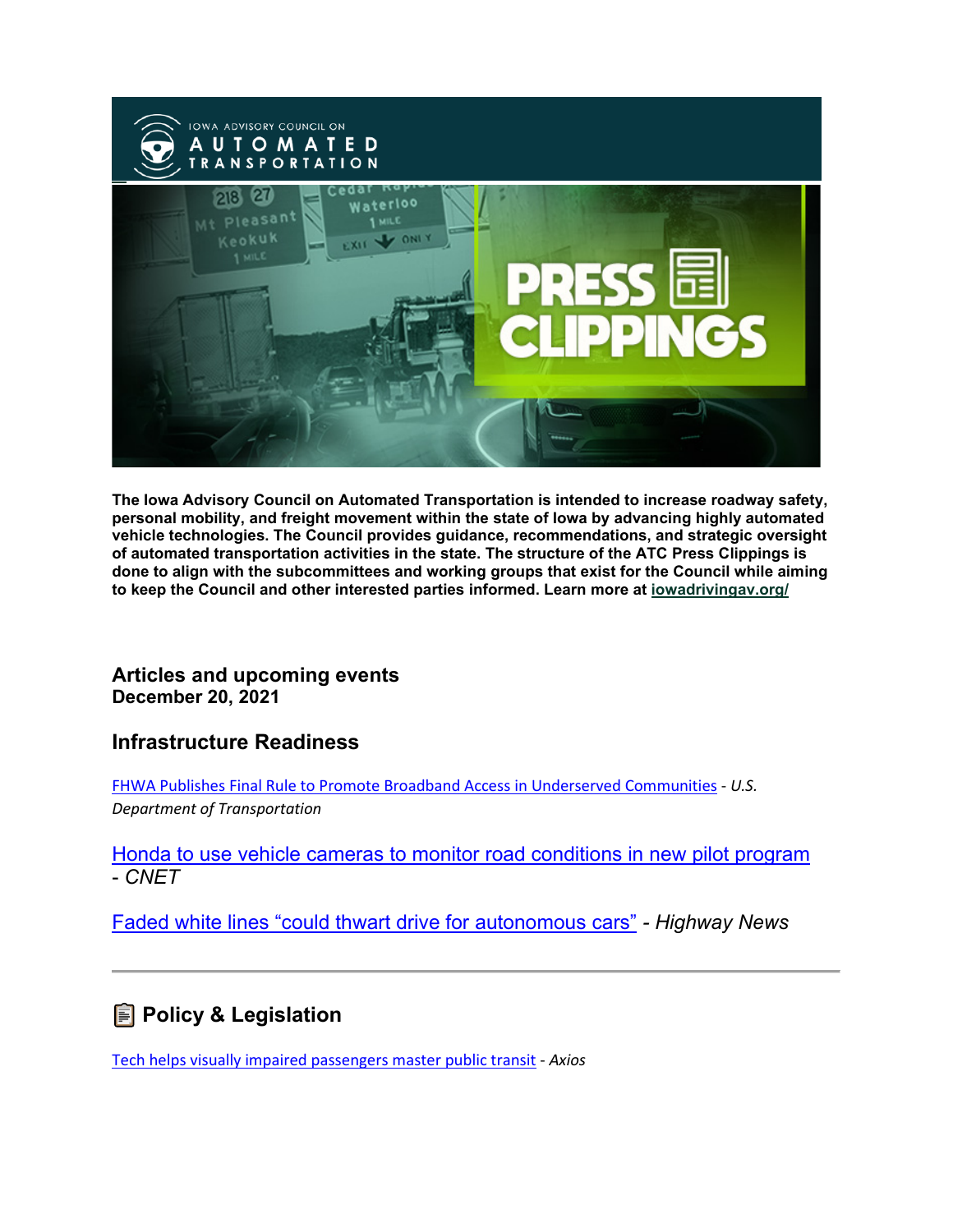[Argo releases standards for how self-driving cars should act around cyclists](https://gcc02.safelinks.protection.outlook.com/?url=https%3A%2F%2Flnks.gd%2Fl%2FeyJhbGciOiJIUzI1NiJ9.eyJidWxsZXRpbl9saW5rX2lkIjoxMDYsInVyaSI6ImJwMjpjbGljayIsImJ1bGxldGluX2lkIjoiMjAyMTEyMjAuNTA1NzE0NTEiLCJ1cmwiOiJodHRwczovL3RlY2hjcnVuY2guY29tLzIwMjEvMTIvMDYvYXJnby1yZWxlYXNlcy1zdGFuZGFyZC1mb3ItaG93LXNlbGYtZHJpdmluZy1jYXJzLXNob3VsZC1hY3QtYXJvdW5kLWN5Y2xpc3RzLz91dG1fbWVkaXVtPWVtYWlsJnV0bV9zb3VyY2U9Z292ZGVsaXZlcnkifQ.nMQFRHu513KrVpTWsSRG2776UNo5NmMTuRkJUeBCDEo%2Fs%2F663195034%2Fbr%2F123410899175-l&data=04%7C01%7Crick.murray%40iowadot.us%7Cc1f21b536d7c41dd1beb08d9c3b8d197%7Ca1e65fcc32fa4fdd86920cc2eb06676e%7C1%7C0%7C637756020825650927%7CUnknown%7CTWFpbGZsb3d8eyJWIjoiMC4wLjAwMDAiLCJQIjoiV2luMzIiLCJBTiI6Ik1haWwiLCJXVCI6Mn0%3D%7C3000&sdata=nuR8PVW%2F%2Be1PASR2uWUrBrdd8VHkiuX85z%2FuWQyvAHY%3D&reserved=0) - *Tech Crunch*

[NJ Gov. Murphy announces project to create autonomous vehicle-based urban](https://gcc02.safelinks.protection.outlook.com/?url=https%3A%2F%2Flnks.gd%2Fl%2FeyJhbGciOiJIUzI1NiJ9.eyJidWxsZXRpbl9saW5rX2lkIjoxMDcsInVyaSI6ImJwMjpjbGljayIsImJ1bGxldGluX2lkIjoiMjAyMTEyMjAuNTA1NzE0NTEiLCJ1cmwiOiJodHRwczovL3RyYW5zcG9ydGF0aW9udG9kYXluZXdzLmNvbS9uZXdzLzI0ODU2LW5qLWdvdi1tdXJwaHktYW5ub3VuY2VzLXByb2plY3QtdG8tY3JlYXRlLWF1dG9ub21vdXMtdmVoaWNsZS1iYXNlZC11cmJhbi10cmFuc2l0LXN5c3RlbS8_dXRtX21lZGl1bT1lbWFpbCZ1dG1fc291cmNlPWdvdmRlbGl2ZXJ5In0.RiQspdOLaUiAr1AsaXRc6TFvCJHbeLW6_8OYYeoUssU%2Fs%2F663195034%2Fbr%2F123410899175-l&data=04%7C01%7Crick.murray%40iowadot.us%7Cc1f21b536d7c41dd1beb08d9c3b8d197%7Ca1e65fcc32fa4fdd86920cc2eb06676e%7C1%7C0%7C637756020825650927%7CUnknown%7CTWFpbGZsb3d8eyJWIjoiMC4wLjAwMDAiLCJQIjoiV2luMzIiLCJBTiI6Ik1haWwiLCJXVCI6Mn0%3D%7C3000&sdata=bes40zXtGWAb%2B5WSdrXkaz2o364Ba%2BtTMSkCl2scxYk%3D&reserved=0)  [transit system](https://gcc02.safelinks.protection.outlook.com/?url=https%3A%2F%2Flnks.gd%2Fl%2FeyJhbGciOiJIUzI1NiJ9.eyJidWxsZXRpbl9saW5rX2lkIjoxMDcsInVyaSI6ImJwMjpjbGljayIsImJ1bGxldGluX2lkIjoiMjAyMTEyMjAuNTA1NzE0NTEiLCJ1cmwiOiJodHRwczovL3RyYW5zcG9ydGF0aW9udG9kYXluZXdzLmNvbS9uZXdzLzI0ODU2LW5qLWdvdi1tdXJwaHktYW5ub3VuY2VzLXByb2plY3QtdG8tY3JlYXRlLWF1dG9ub21vdXMtdmVoaWNsZS1iYXNlZC11cmJhbi10cmFuc2l0LXN5c3RlbS8_dXRtX21lZGl1bT1lbWFpbCZ1dG1fc291cmNlPWdvdmRlbGl2ZXJ5In0.RiQspdOLaUiAr1AsaXRc6TFvCJHbeLW6_8OYYeoUssU%2Fs%2F663195034%2Fbr%2F123410899175-l&data=04%7C01%7Crick.murray%40iowadot.us%7Cc1f21b536d7c41dd1beb08d9c3b8d197%7Ca1e65fcc32fa4fdd86920cc2eb06676e%7C1%7C0%7C637756020825650927%7CUnknown%7CTWFpbGZsb3d8eyJWIjoiMC4wLjAwMDAiLCJQIjoiV2luMzIiLCJBTiI6Ik1haWwiLCJXVCI6Mn0%3D%7C3000&sdata=bes40zXtGWAb%2B5WSdrXkaz2o364Ba%2BtTMSkCl2scxYk%3D&reserved=0) *- Transportation Today*

[Highway safety nominee faces grilling over driverless vehicles](https://gcc02.safelinks.protection.outlook.com/?url=https%3A%2F%2Flnks.gd%2Fl%2FeyJhbGciOiJIUzI1NiJ9.eyJidWxsZXRpbl9saW5rX2lkIjoxMDgsInVyaSI6ImJwMjpjbGljayIsImJ1bGxldGluX2lkIjoiMjAyMTEyMjAuNTA1NzE0NTEiLCJ1cmwiOiJodHRwczovL3d3dy5yb2xsY2FsbC5jb20vMjAyMS8xMi8xNi9oaWdod2F5LXNhZmV0eS1ub21pbmVlLWZhY2VzLWdyaWxsaW5nLW92ZXItZHJpdmVybGVzcy12ZWhpY2xlcy8_dXRtX21lZGl1bT1lbWFpbCZ1dG1fc291cmNlPWdvdmRlbGl2ZXJ5In0.IS5IHSghyr8o8PR_yfu--bGwYyKTIF9XO4NUHG2gG1g%2Fs%2F663195034%2Fbr%2F123410899175-l&data=04%7C01%7Crick.murray%40iowadot.us%7Cc1f21b536d7c41dd1beb08d9c3b8d197%7Ca1e65fcc32fa4fdd86920cc2eb06676e%7C1%7C0%7C637756020825650927%7CUnknown%7CTWFpbGZsb3d8eyJWIjoiMC4wLjAwMDAiLCJQIjoiV2luMzIiLCJBTiI6Ik1haWwiLCJXVCI6Mn0%3D%7C3000&sdata=Z4D5uW76IEWeLNbxeKud1CezUgWBM9tOk28WxnqRZRU%3D&reserved=0) *- Roll Call*

### ������ **Economic Development**

[Trucks catch up in the self-driving vehicle race](https://gcc02.safelinks.protection.outlook.com/?url=https%3A%2F%2Flnks.gd%2Fl%2FeyJhbGciOiJIUzI1NiJ9.eyJidWxsZXRpbl9saW5rX2lkIjoxMDksInVyaSI6ImJwMjpjbGljayIsImJ1bGxldGluX2lkIjoiMjAyMTEyMjAuNTA1NzE0NTEiLCJ1cmwiOiJodHRwczovL3d3dy5yZXV0ZXJzLmNvbS9tYXJrZXRzL2V1cm9wZS90cnVja3MtY2F0Y2gtdXAtc2VsZi1kcml2aW5nLXZlaGljbGUtcmFjZS0yMDIxLTEyLTA5Lz91dG1fbWVkaXVtPWVtYWlsJnV0bV9zb3VyY2U9Z292ZGVsaXZlcnkifQ.wQfkpZsnu9M6pF3m42jxKFb0AuitRfV1UaVrJ7r0L-g%2Fs%2F663195034%2Fbr%2F123410899175-l&data=04%7C01%7Crick.murray%40iowadot.us%7Cc1f21b536d7c41dd1beb08d9c3b8d197%7Ca1e65fcc32fa4fdd86920cc2eb06676e%7C1%7C0%7C637756020825650927%7CUnknown%7CTWFpbGZsb3d8eyJWIjoiMC4wLjAwMDAiLCJQIjoiV2luMzIiLCJBTiI6Ik1haWwiLCJXVCI6Mn0%3D%7C3000&sdata=zu0dU0HCNteaht%2B75RtuzvPgUQ5ax0li2zFkD2D%2BRHE%3D&reserved=0) - *Reuters*

[Inside Tesla as Elon Musk Pushed an Unflinching Vision for Self-Driving Cars](https://gcc02.safelinks.protection.outlook.com/?url=https%3A%2F%2Flnks.gd%2Fl%2FeyJhbGciOiJIUzI1NiJ9.eyJidWxsZXRpbl9saW5rX2lkIjoxMTAsInVyaSI6ImJwMjpjbGljayIsImJ1bGxldGluX2lkIjoiMjAyMTEyMjAuNTA1NzE0NTEiLCJ1cmwiOiJodHRwczovL3d3dy5ueXRpbWVzLmNvbS8yMDIxLzEyLzA2L3RlY2hub2xvZ3kvdGVzbGEtYXV0b3BpbG90LWVsb24tbXVzay5odG1sP3V0bV9tZWRpdW09ZW1haWwmdXRtX3NvdXJjZT1nb3ZkZWxpdmVyeSJ9.StvD7PZX-q0ugqZHY8i4G1w5_KtiK1fFONSbIXiaDxM%2Fs%2F663195034%2Fbr%2F123410899175-l&data=04%7C01%7Crick.murray%40iowadot.us%7Cc1f21b536d7c41dd1beb08d9c3b8d197%7Ca1e65fcc32fa4fdd86920cc2eb06676e%7C1%7C0%7C637756020825650927%7CUnknown%7CTWFpbGZsb3d8eyJWIjoiMC4wLjAwMDAiLCJQIjoiV2luMzIiLCJBTiI6Ik1haWwiLCJXVCI6Mn0%3D%7C3000&sdata=O1Y1WkahZmQ8QJTZV9jGzO27a6I8nQONpY2x5XzIhrs%3D&reserved=0) - *The New York Times*

[Aurora To Offer Its Autonomous Truck Service Through Uber Freight](https://gcc02.safelinks.protection.outlook.com/?url=https%3A%2F%2Flnks.gd%2Fl%2FeyJhbGciOiJIUzI1NiJ9.eyJidWxsZXRpbl9saW5rX2lkIjoxMTEsInVyaSI6ImJwMjpjbGljayIsImJ1bGxldGluX2lkIjoiMjAyMTEyMjAuNTA1NzE0NTEiLCJ1cmwiOiJodHRwczovL3d3dy5mb3JiZXMuY29tL3NpdGVzL2FsYW5vaG5zbWFuLzIwMjEvMTIvMTUvYXVyb3JhLXRvLW9mZmVyLWl0cy1hdXRvbm9tb3VzLXRydWNrLXNlcnZpY2UtdGhyb3VnaC11YmVyLWZyZWlnaHQvP3V0bV9tZWRpdW09ZW1haWwmdXRtX3NvdXJjZT1nb3ZkZWxpdmVyeSJ9.gbY9bh2owtPTEvSW6bb0mzKMl5-l_E2QK6TV8cx9-X4%2Fs%2F663195034%2Fbr%2F123410899175-l&data=04%7C01%7Crick.murray%40iowadot.us%7Cc1f21b536d7c41dd1beb08d9c3b8d197%7Ca1e65fcc32fa4fdd86920cc2eb06676e%7C1%7C0%7C637756020825650927%7CUnknown%7CTWFpbGZsb3d8eyJWIjoiMC4wLjAwMDAiLCJQIjoiV2luMzIiLCJBTiI6Ik1haWwiLCJXVCI6Mn0%3D%7C3000&sdata=ecA7eChRwnRb3UlUC7VUUBVHejittfkQ%2BoruTzfkuEs%3D&reserved=0) *- Forbes*

### **Public Safety & Enforcement**

[A New Tesla Safety Concern: Drivers Can Play Video Games in Moving Cars](https://gcc02.safelinks.protection.outlook.com/?url=https%3A%2F%2Flnks.gd%2Fl%2FeyJhbGciOiJIUzI1NiJ9.eyJidWxsZXRpbl9saW5rX2lkIjoxMTIsInVyaSI6ImJwMjpjbGljayIsImJ1bGxldGluX2lkIjoiMjAyMTEyMjAuNTA1NzE0NTEiLCJ1cmwiOiJodHRwczovL3d3dy5ueXRpbWVzLmNvbS8yMDIxLzEyLzA3L2J1c2luZXNzL3Rlc2xhLXZpZGVvLWdhbWUtZHJpdmluZy5odG1sP3V0bV9tZWRpdW09ZW1haWwmdXRtX3NvdXJjZT1nb3ZkZWxpdmVyeSJ9.LW9dMi9lGmbRB_7Q990x2xZbfyShjxCYGwAdJSEBoOk%2Fs%2F663195034%2Fbr%2F123410899175-l&data=04%7C01%7Crick.murray%40iowadot.us%7Cc1f21b536d7c41dd1beb08d9c3b8d197%7Ca1e65fcc32fa4fdd86920cc2eb06676e%7C1%7C0%7C637756020825650927%7CUnknown%7CTWFpbGZsb3d8eyJWIjoiMC4wLjAwMDAiLCJQIjoiV2luMzIiLCJBTiI6Ik1haWwiLCJXVCI6Mn0%3D%7C3000&sdata=UNgJrRWYLfTgJe9LsM03bx16pupJMZVy1TC8rm4k2oo%3D&reserved=0) - *The New York Times*

[U.S. auto safety agency presses Tesla on video game feature](https://gcc02.safelinks.protection.outlook.com/?url=https%3A%2F%2Flnks.gd%2Fl%2FeyJhbGciOiJIUzI1NiJ9.eyJidWxsZXRpbl9saW5rX2lkIjoxMTMsInVyaSI6ImJwMjpjbGljayIsImJ1bGxldGluX2lkIjoiMjAyMTEyMjAuNTA1NzE0NTEiLCJ1cmwiOiJodHRwczovL3d3dy5yZXV0ZXJzLmNvbS9idXNpbmVzcy9hdXRvcy10cmFuc3BvcnRhdGlvbi91cy1hdXRvLXNhZmV0eS1hZ2VuY3ktZGlzY3Vzc2luZy12aWRlby1nYW1lLWZlYXR1cmUtd2l0aC10ZXNsYS0yMDIxLTEyLTA4Lz91dG1fbWVkaXVtPWVtYWlsJnV0bV9zb3VyY2U9Z292ZGVsaXZlcnkifQ.dcFferVGBXhsx2Wym3rmn8LO1SF4H1wSnEGsKTKPUHo%2Fs%2F663195034%2Fbr%2F123410899175-l&data=04%7C01%7Crick.murray%40iowadot.us%7Cc1f21b536d7c41dd1beb08d9c3b8d197%7Ca1e65fcc32fa4fdd86920cc2eb06676e%7C1%7C0%7C637756020825650927%7CUnknown%7CTWFpbGZsb3d8eyJWIjoiMC4wLjAwMDAiLCJQIjoiV2luMzIiLCJBTiI6Ik1haWwiLCJXVCI6Mn0%3D%7C3000&sdata=oxMi2p4qwFyWxElCM19r7%2BG8CjyCSvJdC4S4mhPvcIk%3D&reserved=0) - *Reuters*

[Waymo says self-driving car that struck pedestrian in San Francisco was in](https://gcc02.safelinks.protection.outlook.com/?url=https%3A%2F%2Flnks.gd%2Fl%2FeyJhbGciOiJIUzI1NiJ9.eyJidWxsZXRpbl9saW5rX2lkIjoxMTQsInVyaSI6ImJwMjpjbGljayIsImJ1bGxldGluX2lkIjoiMjAyMTEyMjAuNTA1NzE0NTEiLCJ1cmwiOiJodHRwczovL3RlY2hjcnVuY2guY29tLzIwMjEvMTIvMTYvd2F5bW8tc2F5cy1zZWxmLWRyaXZpbmctY2FyLXRoYXQtc3RydWNrLXBlZGVzdHJpYW4taW4tc2FuLWZyYW5jaXNjby13YXMtaW4tbWFudWFsLW1vZGUvP3V0bV9tZWRpdW09ZW1haWwmdXRtX3NvdXJjZT1nb3ZkZWxpdmVyeSJ9.0IE0Yjj3tUhr2dCI713znsjKPhOVQWNqaJcjPMVnr9E%2Fs%2F663195034%2Fbr%2F123410899175-l&data=04%7C01%7Crick.murray%40iowadot.us%7Cc1f21b536d7c41dd1beb08d9c3b8d197%7Ca1e65fcc32fa4fdd86920cc2eb06676e%7C1%7C0%7C637756020825650927%7CUnknown%7CTWFpbGZsb3d8eyJWIjoiMC4wLjAwMDAiLCJQIjoiV2luMzIiLCJBTiI6Ik1haWwiLCJXVCI6Mn0%3D%7C3000&sdata=b7xn6rgvYti9Cvi6CLKlrpwbsL9K3lqsM2q3zzEd%2FHk%3D&reserved=0)  [manual mode](https://gcc02.safelinks.protection.outlook.com/?url=https%3A%2F%2Flnks.gd%2Fl%2FeyJhbGciOiJIUzI1NiJ9.eyJidWxsZXRpbl9saW5rX2lkIjoxMTQsInVyaSI6ImJwMjpjbGljayIsImJ1bGxldGluX2lkIjoiMjAyMTEyMjAuNTA1NzE0NTEiLCJ1cmwiOiJodHRwczovL3RlY2hjcnVuY2guY29tLzIwMjEvMTIvMTYvd2F5bW8tc2F5cy1zZWxmLWRyaXZpbmctY2FyLXRoYXQtc3RydWNrLXBlZGVzdHJpYW4taW4tc2FuLWZyYW5jaXNjby13YXMtaW4tbWFudWFsLW1vZGUvP3V0bV9tZWRpdW09ZW1haWwmdXRtX3NvdXJjZT1nb3ZkZWxpdmVyeSJ9.0IE0Yjj3tUhr2dCI713znsjKPhOVQWNqaJcjPMVnr9E%2Fs%2F663195034%2Fbr%2F123410899175-l&data=04%7C01%7Crick.murray%40iowadot.us%7Cc1f21b536d7c41dd1beb08d9c3b8d197%7Ca1e65fcc32fa4fdd86920cc2eb06676e%7C1%7C0%7C637756020825650927%7CUnknown%7CTWFpbGZsb3d8eyJWIjoiMC4wLjAwMDAiLCJQIjoiV2luMzIiLCJBTiI6Ik1haWwiLCJXVCI6Mn0%3D%7C3000&sdata=b7xn6rgvYti9Cvi6CLKlrpwbsL9K3lqsM2q3zzEd%2FHk%3D&reserved=0) - *Tech Crunch*

## ������ **Research, Development, Testing & Evaluation**

[New guidelines for providing road-agency data to automated and connected vehicles](https://gcc02.safelinks.protection.outlook.com/?url=https%3A%2F%2Flnks.gd%2Fl%2FeyJhbGciOiJIUzI1NiJ9.eyJidWxsZXRpbl9saW5rX2lkIjoxMTUsInVyaSI6ImJwMjpjbGljayIsImJ1bGxldGluX2lkIjoiMjAyMTEyMjAuNTA1NzE0NTEiLCJ1cmwiOiJodHRwczovL2luZnJhc3RydWN0dXJlbWFnYXppbmUuY29tLmF1LzIwMjEvMTIvMTMvZ3VpZGVsaW5lcy10by1pbXByb3ZlLW9wZXJhdGlvbmFsLXJvYWQtZGF0YS8_dXRtX21lZGl1bT1lbWFpbCZ1dG1fc291cmNlPWdvdmRlbGl2ZXJ5In0.3lB6irf_aZyrue9ALtV1pu2nqqSb-qoQbnwZZu8-WZE%2Fs%2F663195034%2Fbr%2F123410899175-l&data=04%7C01%7Crick.murray%40iowadot.us%7Cc1f21b536d7c41dd1beb08d9c3b8d197%7Ca1e65fcc32fa4fdd86920cc2eb06676e%7C1%7C0%7C637756020825650927%7CUnknown%7CTWFpbGZsb3d8eyJWIjoiMC4wLjAwMDAiLCJQIjoiV2luMzIiLCJBTiI6Ik1haWwiLCJXVCI6Mn0%3D%7C3000&sdata=AuuqcMdR8Sq%2Fe8%2Bc%2B1GTTTkurl22f2ov0MrRZSRJWmU%3D&reserved=0) - *Infrastructure Magazine*

[Honda Alert System Warns Pedestrians of Oncoming Cars](https://gcc02.safelinks.protection.outlook.com/?url=https%3A%2F%2Flnks.gd%2Fl%2FeyJhbGciOiJIUzI1NiJ9.eyJidWxsZXRpbl9saW5rX2lkIjoxMTYsInVyaSI6ImJwMjpjbGljayIsImJ1bGxldGluX2lkIjoiMjAyMTEyMjAuNTA1NzE0NTEiLCJ1cmwiOiJodHRwczovL3d3dy50aG9tYXNuZXQuY29tL2luc2lnaHRzL2hvbmRhLWFsZXJ0LXN5c3RlbS13YXJucy1wZWRlc3RyaWFucy1vZi1vbmNvbWluZy1jYXJzLz91dG1fbWVkaXVtPWVtYWlsJnV0bV9zb3VyY2U9Z292ZGVsaXZlcnkifQ.lm1BI9qB6zMNZN6Kith8393c3jAjamfSJzuDR9oerNk%2Fs%2F663195034%2Fbr%2F123410899175-l&data=04%7C01%7Crick.murray%40iowadot.us%7Cc1f21b536d7c41dd1beb08d9c3b8d197%7Ca1e65fcc32fa4fdd86920cc2eb06676e%7C1%7C0%7C637756020825650927%7CUnknown%7CTWFpbGZsb3d8eyJWIjoiMC4wLjAwMDAiLCJQIjoiV2luMzIiLCJBTiI6Ik1haWwiLCJXVCI6Mn0%3D%7C3000&sdata=zVNzxnNcCreruieDSby6IqeC048Q8kJNwRuBg7CXNDw%3D&reserved=0) - *Thomas Insights*

[H](https://gcc02.safelinks.protection.outlook.com/?url=https%3A%2F%2Flnks.gd%2Fl%2FeyJhbGciOiJIUzI1NiJ9.eyJidWxsZXRpbl9saW5rX2lkIjoxMTcsInVyaSI6ImJwMjpjbGljayIsImJ1bGxldGluX2lkIjoiMjAyMTEyMjAuNTA1NzE0NTEiLCJ1cmwiOiJodHRwczovL21hc2hhYmxlLmNvbS9hcnRpY2xlL2F1b3Rub21vdXMtdmVoaWNsZXMtdGFsa2luZy10by1wZWRlc3RyaWFucz91dG1fbWVkaXVtPWVtYWlsJnV0bV9zb3VyY2U9Z292ZGVsaXZlcnkifQ.4w7i0TFRlgy0yF5NZ2BR5w18eA-jsJTpyTlTNYzSekc%2Fs%2F663195034%2Fbr%2F123410899175-l&data=04%7C01%7Crick.murray%40iowadot.us%7Cc1f21b536d7c41dd1beb08d9c3b8d197%7Ca1e65fcc32fa4fdd86920cc2eb06676e%7C1%7C0%7C637756020825650927%7CUnknown%7CTWFpbGZsb3d8eyJWIjoiMC4wLjAwMDAiLCJQIjoiV2luMzIiLCJBTiI6Ik1haWwiLCJXVCI6Mn0%3D%7C3000&sdata=gVizHRWSpL0C9HdFLswo3c3GXrnSEFFRM2uZMOxF5hA%3D&reserved=0)[ow self-driving cars will 'talk' to pedestrians](https://gcc02.safelinks.protection.outlook.com/?url=https%3A%2F%2Flnks.gd%2Fl%2FeyJhbGciOiJIUzI1NiJ9.eyJidWxsZXRpbl9saW5rX2lkIjoxMTgsInVyaSI6ImJwMjpjbGljayIsImJ1bGxldGluX2lkIjoiMjAyMTEyMjAuNTA1NzE0NTEiLCJ1cmwiOiJodHRwczovL21hc2hhYmxlLmNvbS9hcnRpY2xlL2F1b3Rub21vdXMtdmVoaWNsZXMtdGFsa2luZy10by1wZWRlc3RyaWFucz91dG1fbWVkaXVtPWVtYWlsJnV0bV9zb3VyY2U9Z292ZGVsaXZlcnkifQ.Ig52NDp_pQYCP-ik0pcATO1Nm94wForY8Pbv6JL2Zm0%2Fs%2F663195034%2Fbr%2F123410899175-l&data=04%7C01%7Crick.murray%40iowadot.us%7Cc1f21b536d7c41dd1beb08d9c3b8d197%7Ca1e65fcc32fa4fdd86920cc2eb06676e%7C1%7C0%7C637756020825650927%7CUnknown%7CTWFpbGZsb3d8eyJWIjoiMC4wLjAwMDAiLCJQIjoiV2luMzIiLCJBTiI6Ik1haWwiLCJXVCI6Mn0%3D%7C3000&sdata=ZP5CgCH1gvrEKY7Aqdg3OQwytjHYgGwla7gd%2BJSsgWc%3D&reserved=0) *- Mashable*